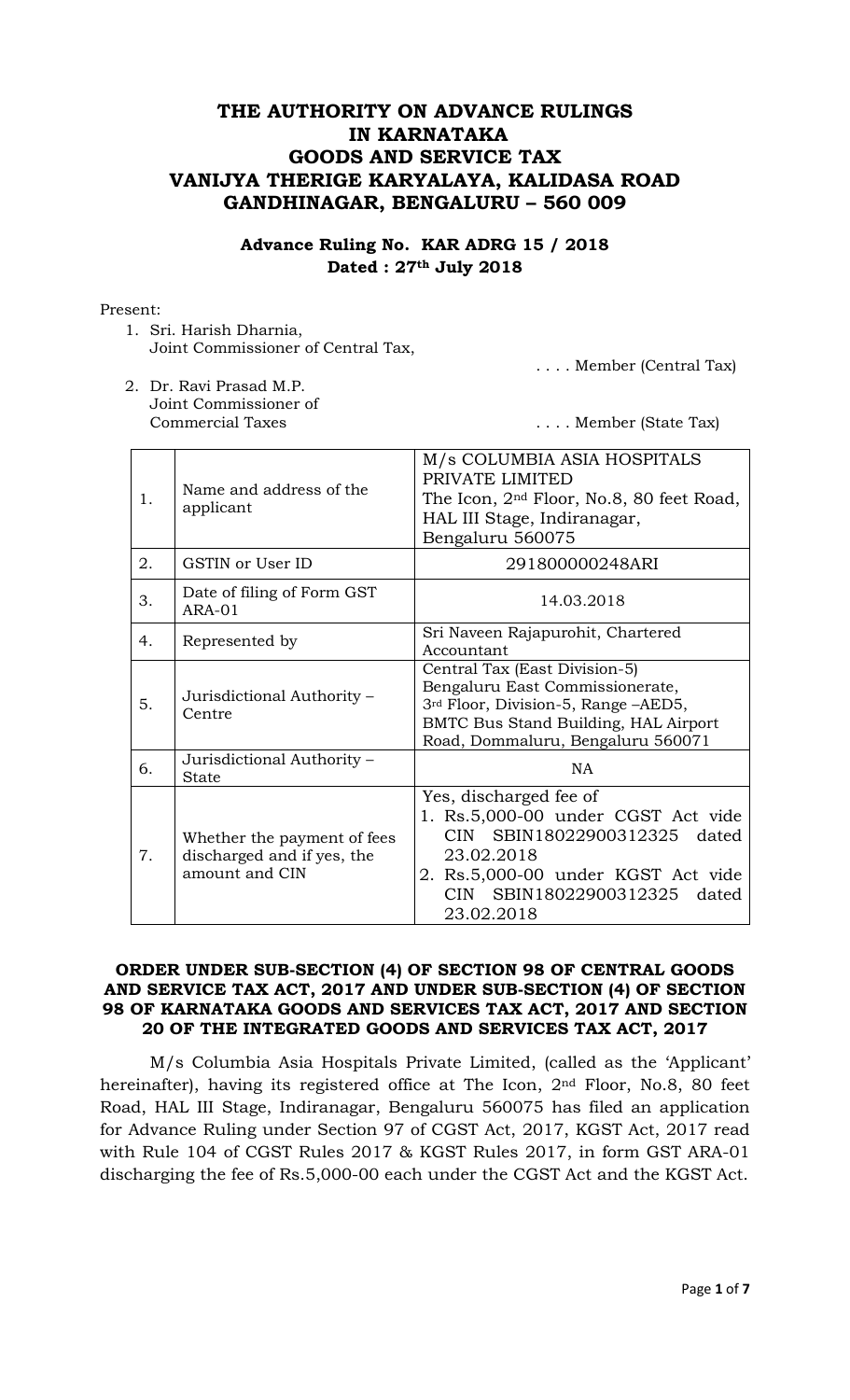2. The Applicant is a private limited company engaged in providing health care services categorizing them as In-patient (IP) and Out-patient (OP) services. The Company is also engaged in supply of medicines (pharmacy) to in-patients and out-patients. It also operates Restaurant / Canteen services in its premises which is used for supplying food and other eatable items to its patients and their attendants.

3. The question on which advance ruling is sought is as follows:

"Whether the activities performed by the employees at the corporate office in the course of or in relation to employment such as accounting, other administrative and IT system maintenance for the units located in the other states as well i.e. distinct persons as per Section 25(4) of the Central Goods and Services Tax Act, 2017 (CGST Act) shall be treated as supply as per Entry 2 of Schedule I of the CGST Act or it shall not be treated as supply of services as per Entry 1 of Schedule III of the CGST Act?".

- 4. The applicant furnishes some facts relevant to the stated activity:
	- a. The applicant states that he is a private limited company and is an international heathcare group operating a chain of modern hospitals across Asia. The Company is currently operating across six different states having eleven hospitals out of which six units are in the state of Karnataka. The Hospitals owned by the applicant are engaged in providing secondary and tertiary Healthcare services which in turn categorises as In-patient (IP) and Out-patient (OP) services.
	- b. The applicant has its India Management Office ("IMO") i.e Corporate Office in Karnataka and some of the activities for all the units with respect to accounting, administration and maintenance of IT system are carried out by the employees from IMO which forms part of the registered person in Karnataka. Further, GST paid on certain expenses such as rent paid on immovable property and other equipments, travel expenses, consultancy services, communication expenses etc., which are incurred towards services used by the IMO are availed by the registered person in the state of Karnataka and subsequently, registered person in Karnataka is discharging IGST on the expenses proportionately attributable to the other units located outside the State of Karnataka treating the same as taxable supplies in this regard.
	- c. The applicant provides an example on how the services are apportioned and the same reads as under
		- If the Company has received rental services amount to Rs.1,00,000 plus GST of Rs.18,000, which are towards management office. The Company in Bangalore would avail the input tax credit to the extent of Rs.18,000-00 and subsequently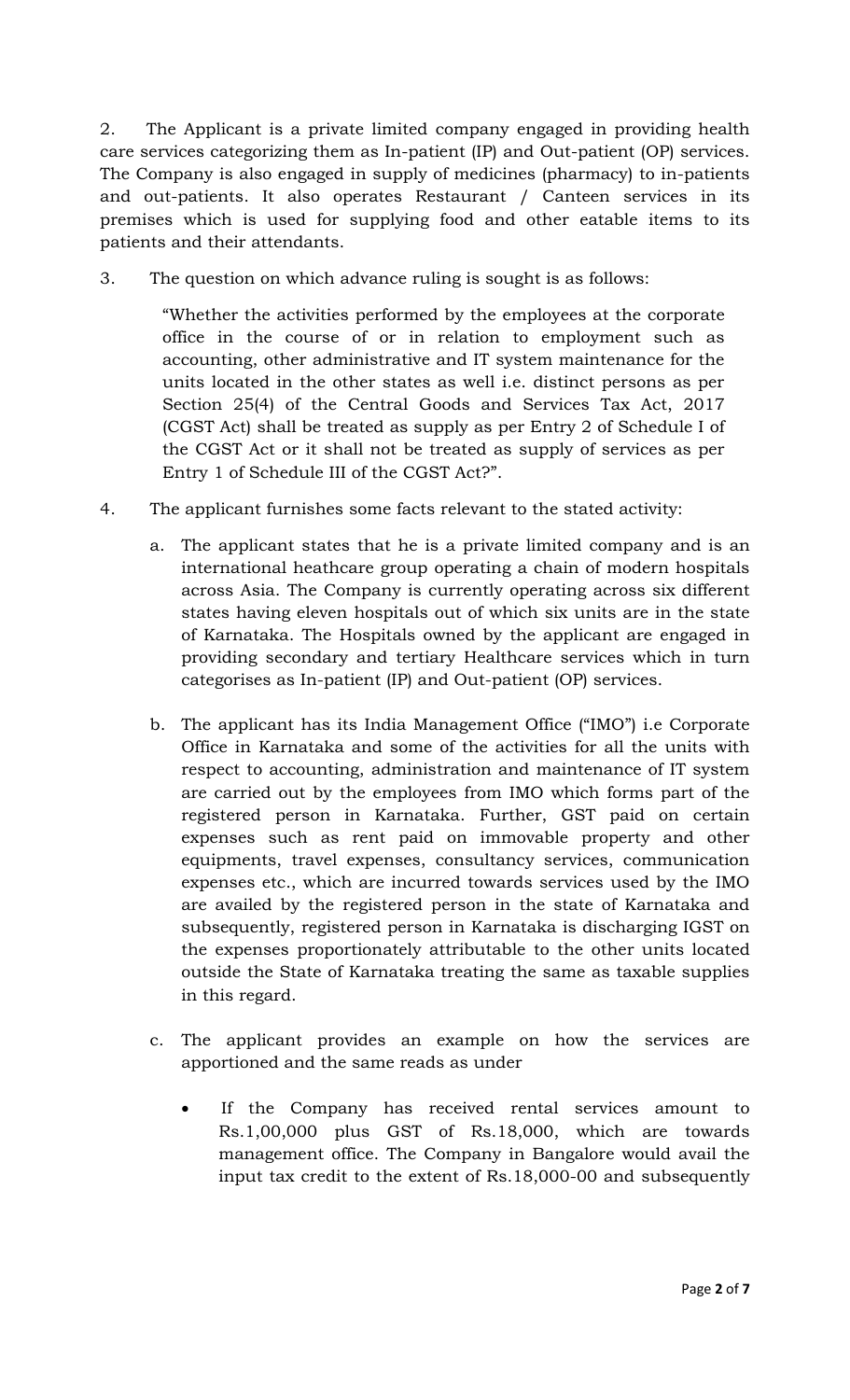the Company, Bangalore would raise invoices on other units for an amount determined on the basis of turnover of respective unit to the total turnover of all the units in the said tax period and the applicable GST is discharged on the same.

 Assuming the turnover of Company, Pune is Rs.10,00,000 and the total turnover of all units is Rs.1 Crore, then the value of the invoice is determined as follows:

> Rental Services received at IMO \* Turnover of Pune Total turnover of all Units

 $= 100000 * 1000000 =$  Rs.10,000-00 10000000

Therefore, Company in Bangalore would raise an invoice for Rs.10,000-00 on the Company in Pune and discharge the applicable GST on this amount.

- d. However, the applicant states, with respect to employee cost there are no invoices raised by the management office treating the same as activities carried out by employees in the course of or in relation to his employment which does not amount to supply of services.
- e. With these facts, the applicant has sought an advance ruling on the matters already enumerated above.

4. The applicant states that as per Section 7(1)(c) of the Central Goods and Services Tax Act, 2017, the term "Supply" includes "the activities specified in Schedule I, made or agreed to be made with or without a consideration". Further, as per Section 7(2) of the CGST Act, "activities or transactions specified in Schedule III shall be treated neither as a supply of goods nor a supply of services". As per Entry 2 of Schedule I of the CGST Act, "Supply of goods or services or both between related persons or between distinct persons as specified in section 25, when made in the course or furtherance of business" shall be treated as a supply even if it is made without consideration. He stated, however, as per Entry 1 of Schedule III of the CGST Act, "Services by an employee to the employer in the course of or in relation to his employment" shall not be treated as a supply of services.

5. The applicant explained that the activities carried out by employees from its India Management Office (IMO) for accounting and other administrative functions with respect to other units amount to supply of services between distinct persons without consideration as per Entry 1 of Schedule I. However, the same shall not be treated as supply of services by virtue of specific relaxation provided in Entry 1 of Schedule III which states that "services by an employee to the employer in course of or in relation to his employment shall be neither treated as a supply of goods not a supply of services."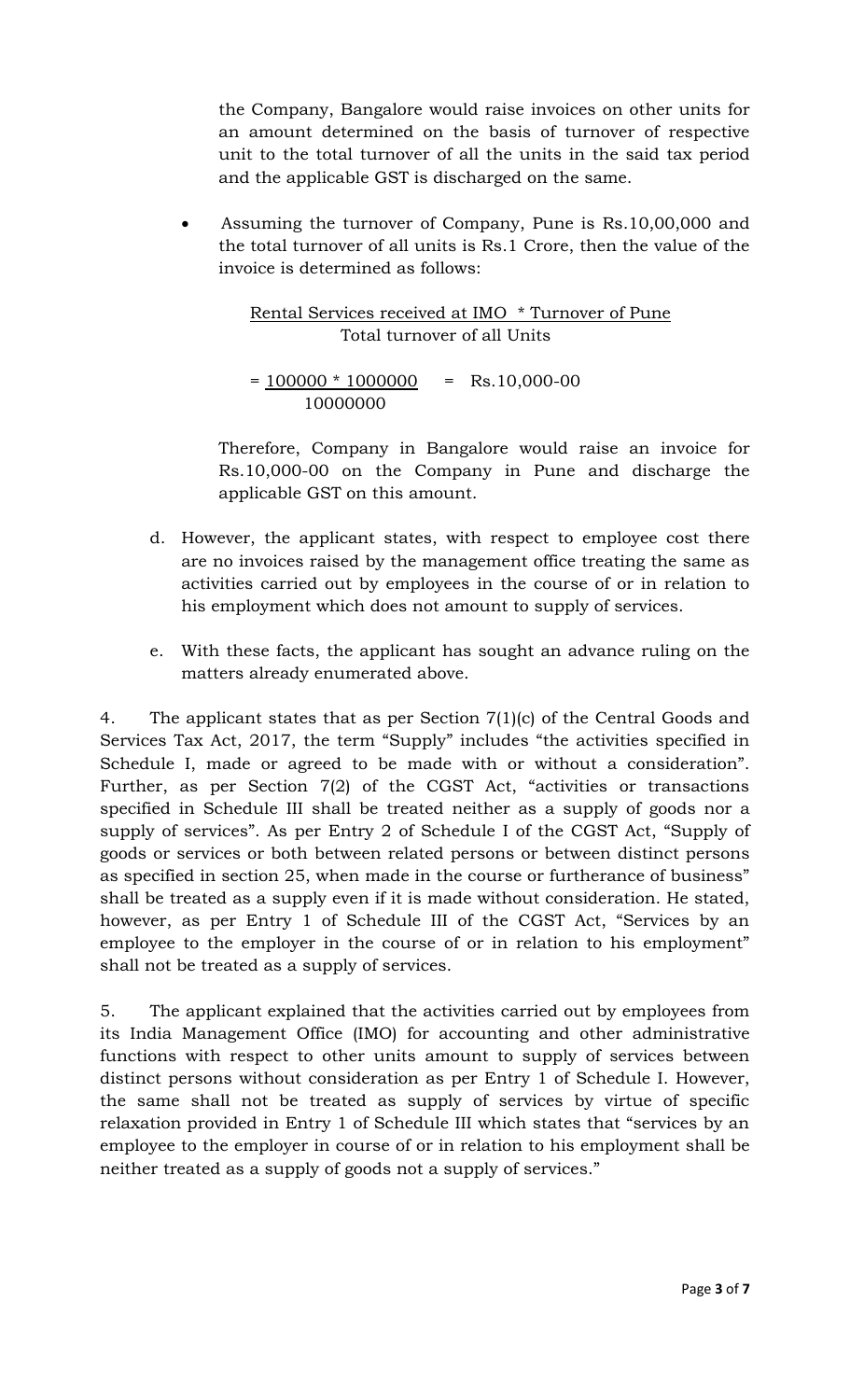6. The word employee cannot be restricted to employment with the registered person as per Section 2(94) of the CGST Act merely on account of the location from where he renders his employment services. The employment relationship exists between the employee and employer, i.e. legal entity as a whole and not confined to the location of registered person from where the said employee renders services. When an employee renders any services to other registered persons, i.e. distinct persons of the same legal entity, the nature of activities still assumes the character of services by an employee to the employer in the course of or in relation to his employment as he is an employee for the legal entity as a whole and not for any one registered person. Hence, the services rendered by employees towards accounting and other administrative functions pertaining to other units still retains the character of services by an employee to the employer in the course of or in relation to his employment and hence shall not be treated as supply of services as per Entry 1 to Schedule III. Therefore, GST shall not be applicable on the said activities as the same is not a supply of services.

7. The applicant also states that certain services such as rent paid on immovable property, telephone services and business consultancy availed at the India Management Office (IMO) but are used for the entity as a whole and hence, the same are attributable to all the registered persons located in other states as well. Allocation of such expenses to other registered units by IMO is only for the purpose of determining the profit of each cost centre i.e. registered unit. Whether such allocation of expenditure to other registered units tantamount to supply of services between related or distinct persons as per Entry 2 to Schedule I to CGST Act and accordingly liable to tax is the question asked.

## 8. FINDINGS & DISCUSSION:

The contention of the applicant is examined.

8.1 Regarding the applicability of entry No.2 of Schedule I to the activities of accounts and management done by the IMO for the individual units located both within the State and also outside the state, the following is observed:

The entry 2 of Schedule I, which deals with the activities that are to be treated as supplies even if made without consideration, reads as under:

*"2. Supply of goods or services or both between related persons or between distinct persons as specified in section 25, when made in the course or furtherance of business"*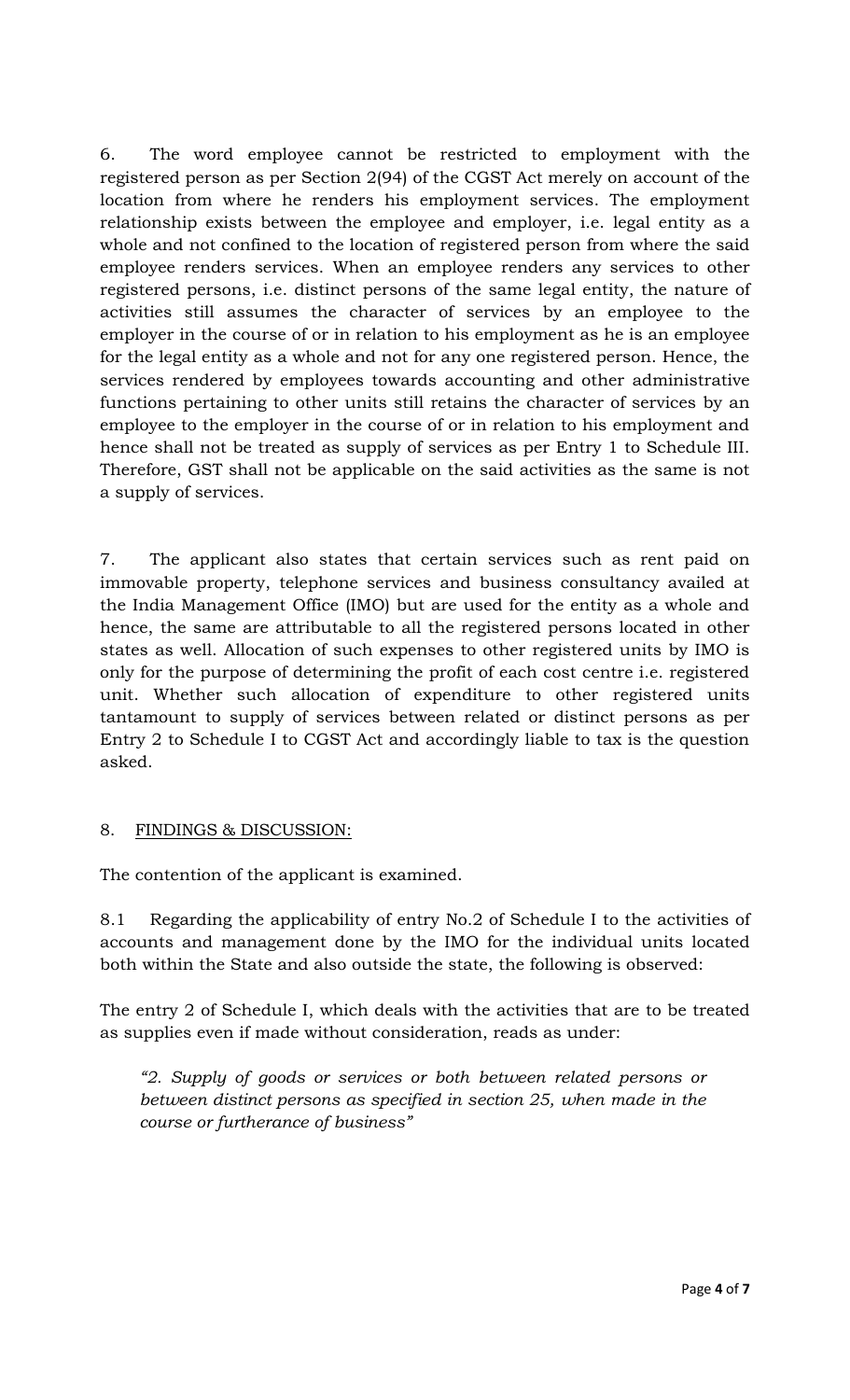8.2 Further, the explanation given in Section 15 of CGST Act 2017, defines the "related persons" as under:

"For the purposes of this Act,––

(a) persons shall be deemed to be "related persons" if—

- i. such persons are officers or directors of one another"s businesses;
- ii. such persons are legally recognised partners in business;
- iii. such persons are employer and employee;
- iv. any person directly or indirectly owns, controls or holds twenty-five per cent. or more of the outstanding voting stock or shares of both of them;
- v. one of them directly or indirectly controls the other;
- vi. both of them are directly or indirectly controlled by a third person;
- vii. together they directly or indirectly control a third person; or
- viii. they are members of the same family;

By careful reading of the above provision, since the IMO is covered under one registration in the state of Karnataka and the units are covered under different registrations, and the units are controlled by the IMO, they both are related persons. By implication, any supply of goods and services from IMO to the separately registered units would amount to supply of goods and services, even if made without consideration.

8.3 Clause (c) of sub-section (1) of Section 7 which is related to the scope of supply clearly states as under:

- "(1) For the purposes of this Act, the expression "supply" includes––
	- (a) all forms of supply of goods or services or both such as sale, transfer, barter, exchange, licence, rental, lease or disposal made or agreed to be made for a consideration by a person in the course or furtherance of business. . .

 $(b) \ldots$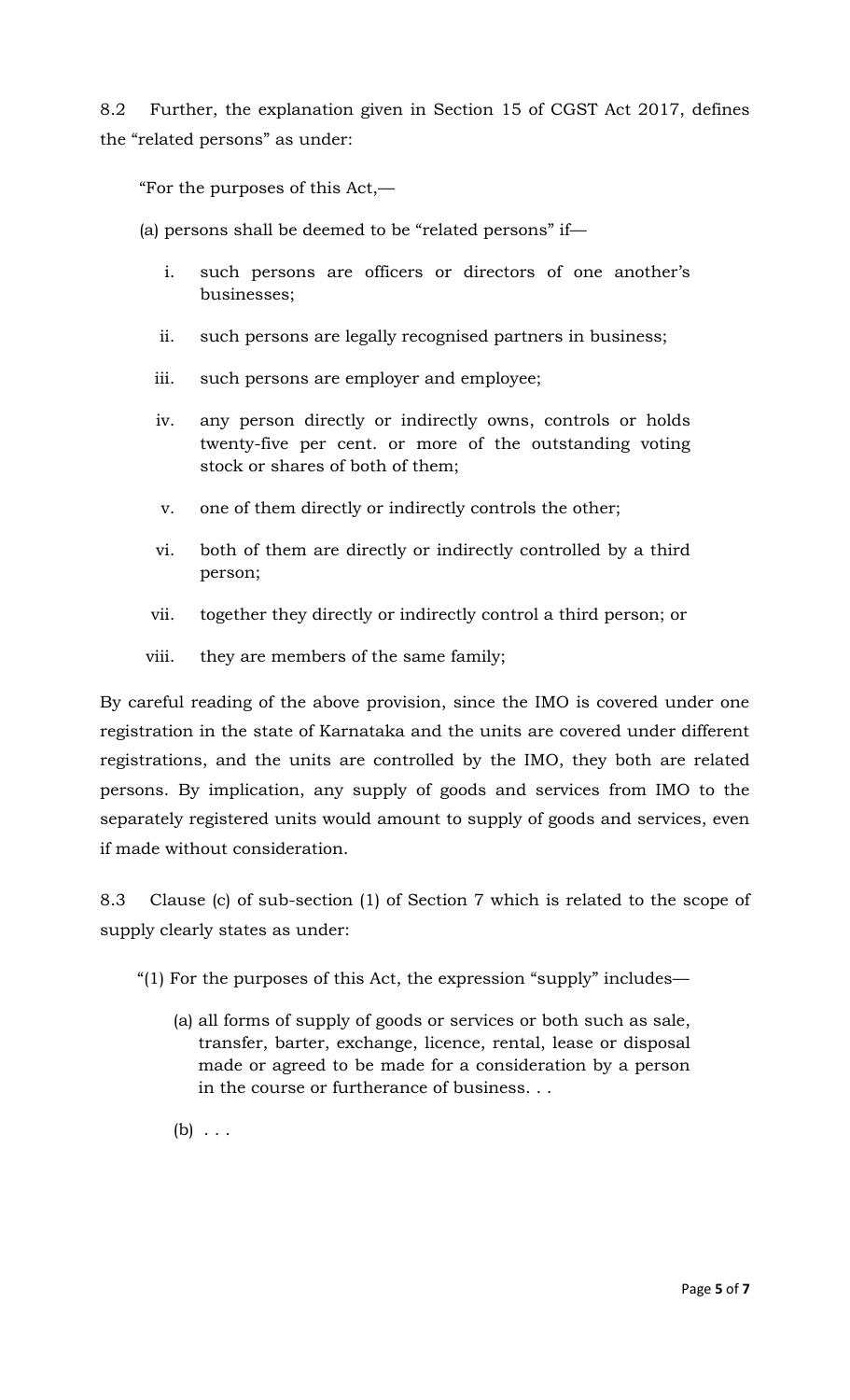- (c) the activities specified in Schedule I, made or agreed to be made without a consideration; and
- $(d) \ldots$ "

Hence any activities made between related persons made or agreed to be made without a consideration shall be covered under supply of goods or services. The valuation of such services is to be done as per the provisions of section 15 of the Central Goods and Services Tax Act, 2017 and if any consideration is charged by issue of invoice by the IMO to the respective units would amount to transfer and hence supply as it is in the course of business under clause (a) of sub-section (1) of section 7. Further, these activities made between the IMO and the separately registered units are not covered under any of the entries in Schedule III.

Regarding the second issue related to the activities performed by the employees at the corporate office in the course of or in relation to employment, the employees employed in the Corporate Office are providing services to the Corporate Office and hence there is an employee-employer relationship only in the IMO. The other offices are distinct persons and therefore the employees in the IMO have no employer employee relationship with other offices.

Entry No.1. of the Schedule III which is related to the activities which are to be treated neither as a supply of goods nor supply of services reads as under:

*1. "Services by an employee to the employer in the course of or in relation to his employment."*

The services provided to the employer, i.e. the corporate office by the persons employed by the corporate office are in the nature of the employee-employer relationship. Further, since the corporate office and the units are distinct persons under the Act, there is no such relationship between the employees of one distinct entity with another distinct entity, at least as per the Goods and Service Tax Acts, even if they are belonging to the same legal entity.

Further, the activities made between the related persons are treated as supplies and the valuation includes all costs, the employee cost also needs to be taken into consideration at the time of valuation of goods or services provided by one distinct entity to the other distinct entities.